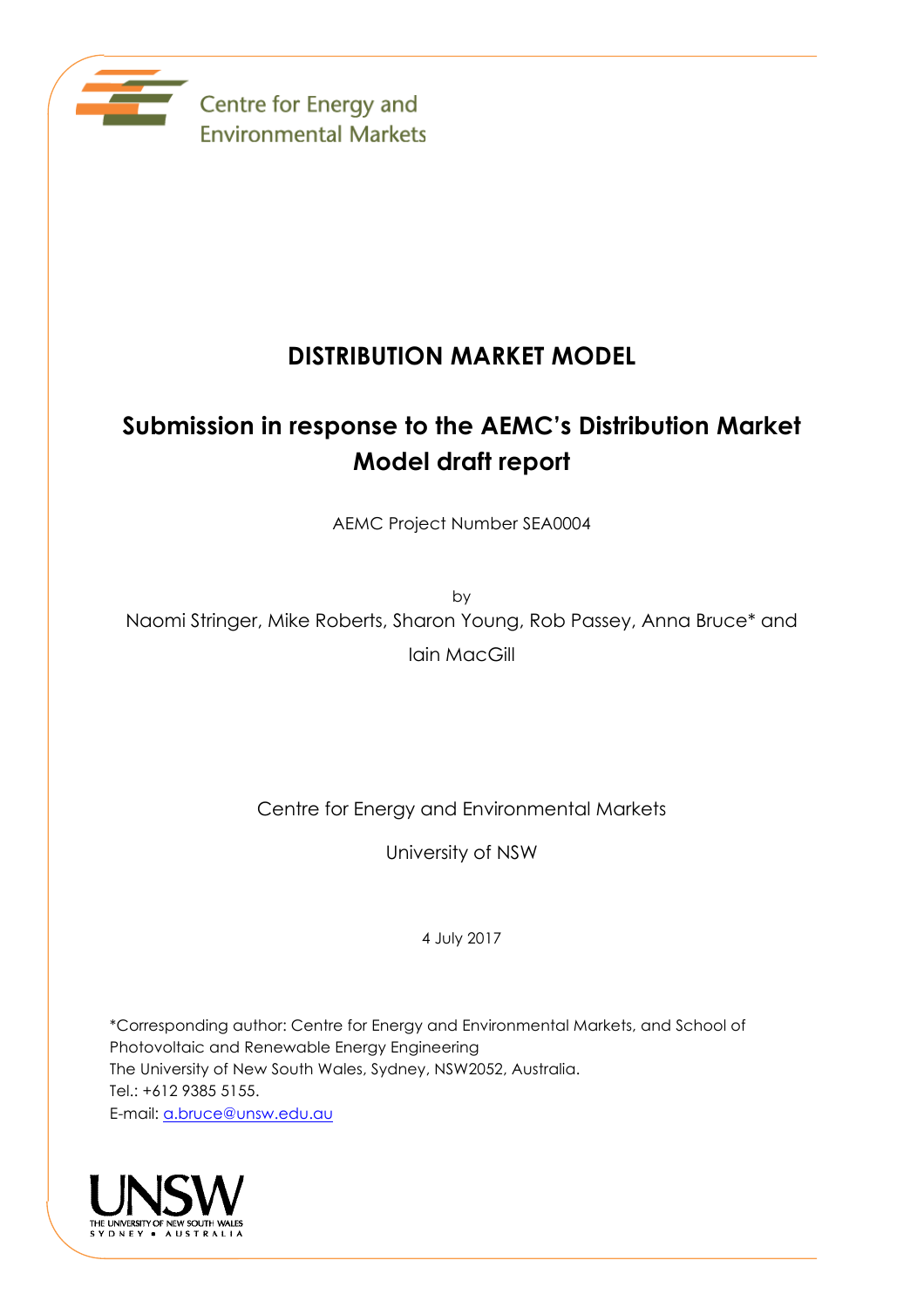# **About CEEM**

The UNSW Centre for Energy and Environmental Markets (CEEM) undertakes interdisciplinary research in the design, analysis and performance monitoring of energy and environmental markets and their associated policy frameworks. CEEM brings together UNSW researchers from the Australian School of Business, the Faculty of Engineering, the Institute of Environmental Studies, the Faculty of Arts and Social Sciences and the Faculty of Law, working alongside a number of Australian and International partners.

CEEM's research focuses on the challenges and opportunities of clean energy transition within market oriented electricity industries. Key aspects of this transition are the integration of large-scale renewable technologies and distributed energy technologies – generation, storage and 'smart' loads – into the electricity industry. Facilitating this integration requires appropriate spot, ancillary and forward wholesale electricity markets, retail markets, monopoly network regulation and broader energy and climate policies.

CEEM has been undertaking research into these challenges for more than a decade, with a focus on the design of markets and regulatory frameworks within the Australian National Electricity Market, and State and Federal energy and climate policy. More details of this work can be found at the Centre website – www.ceem.unsw.edu.au. We welcome comments, suggestions and corrections on this submission, and all our work in the area. Please contact Associate Professor Iain MacGill, Joint Director of the Centre at i.macgill@unsw.edu.au.

www.ceem.unsw.edu.au

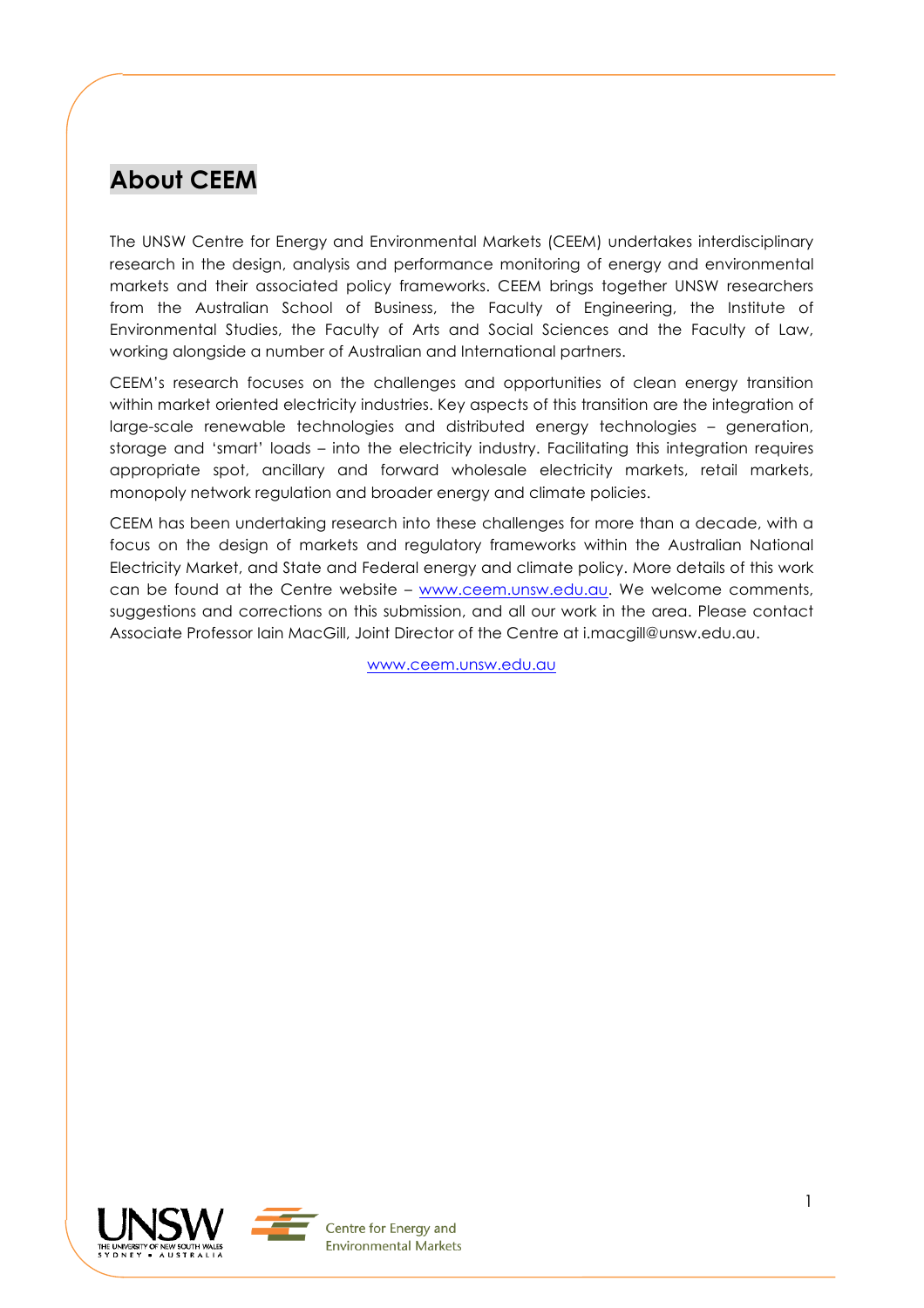# **Contents**



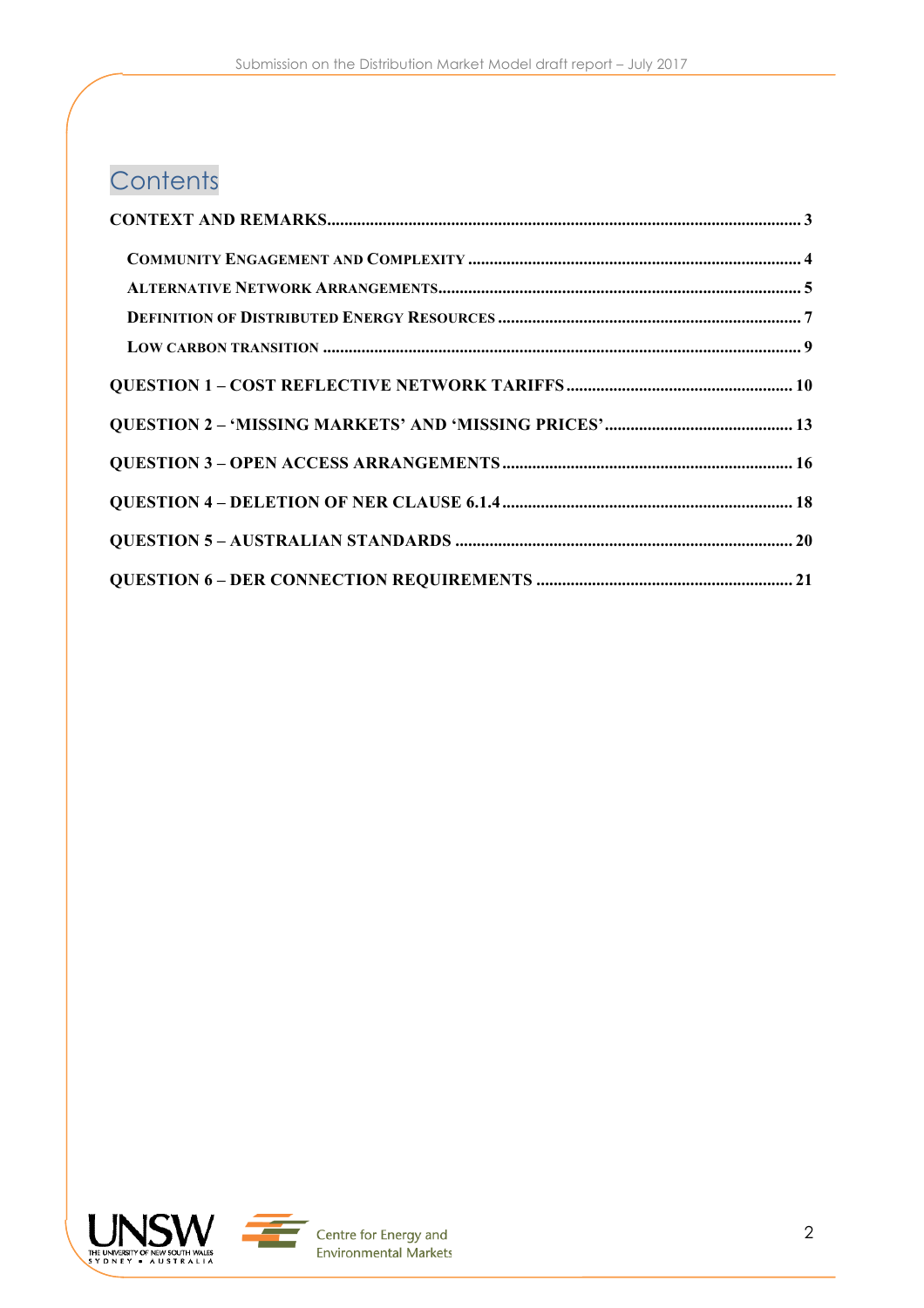# **Context and Remarks**

CEEM welcomes the opportunity to contribute to this important consultation process which is part of the AEMC's exploration of whether present energy market arrangements are sufficiently flexible and resilient to effectively respond to technology change. The past decade has highlighted the rapid progress and uptake possible with small-scale, distributed, consumer focussed technologies. For an industry supposedly tasked with serving the long term interests of consumers, there has been remarkably little interest in facilitating genuine, active, consumer involvement in the delivery of their energy services. Consumers are now increasingly taken matters into their own hands, a commendable outcome but one that requires better coordination as deployment of distributed energy resources continues to grow. 2017.

Distributed energy resources (DERs) seem likely to play an increasingly key role in Australia's energy future. The increased uptake of distributed generation (DG), specifically photovoltaics (PV), is leading to innovation in how electricity is generated, used and sold – which is leading to greater choice for consumers. This is expected to grow with declining, and hence increasingly competitive, DG costs and changes in facilitating technologies including storage, advanced inverter functions, smart loads, smart meters and mini-grids.

High levels of uptake of distributed solar PV have already changed the public conversation regarding electricity and the individual customer's role. The new technologies that are becoming available, and the broader energy transition required for a sustainable energy future (including the complete decarbonisation of the electricity sector that is required to avoid dangerous global warming), mean that engaging with consumers is more important than ever. We support the AEMC's contributions to date in undertaking forward looking investigations and establishing public consultations regarding the future opportunities and challenges of a more distributed energy system. The Distribution Market Model Draft Report published by the Commission captures many of the key issues and provides a useful starting point



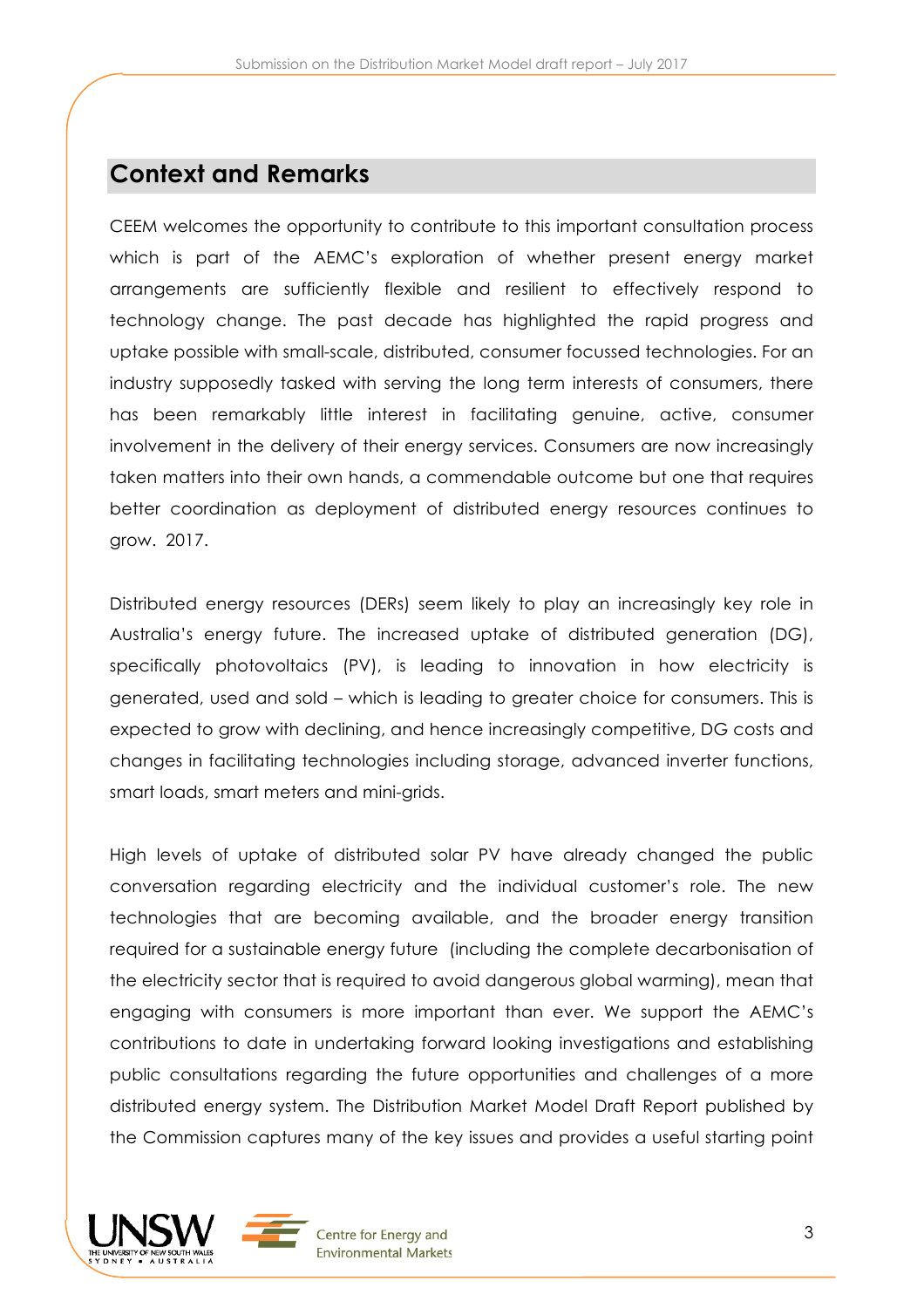for the longer-term conversation now required concerning a market-oriented distributed energy future.

However, we believe the exclusion of a number of critical issues from the scope of the work to date could affect its ability to provide a strategic framework that can inform AEMC responses to emerging issues. In particular, we suggest that the Commission consider broadening the scope of its review to include:

- The critical need for community engagement and a strong emphasis on managing complexity to appropriately facilitate distributed energy options
- The possible role of alternative network arrangements including embedded networks in broadening the opportunities for consumers to engage with the electricity industry in a more coordinated and hence valuable way
- A broader definition of DERs, which includes a much wider range of possible energy consumer choices including energy efficiency as well as the more active options that the AEMC has focused on to date
- The need for the NEM to transition to zero net emissions within a matter of decades if Australia is to fulfil its commitments towards avoiding dangerous global warming

Our thoughts on scope are set out below, along with a note regarding the Commission's definition of key terms. We then address the specific questions raised in the AEMC discussion paper.

### *Community Engagement and Complexity*

It is widely accepted that the electricity system is changing, both at a utility scale as the sector undergoes decarbonisation, including significant deployment of variable renewable energy; and also at the distribution level as consumers are offered an ever growing number of opportunities to change the way in which they use and produce electricity.

Through this process it is likely that there will be 'winners' and 'losers. In particular, there may be different impacts on the bills of different types of consumers. Throughout this transition, it is important to maintain safety, security, reliability and affordability in an equitable manner. However, it is also important not only to give



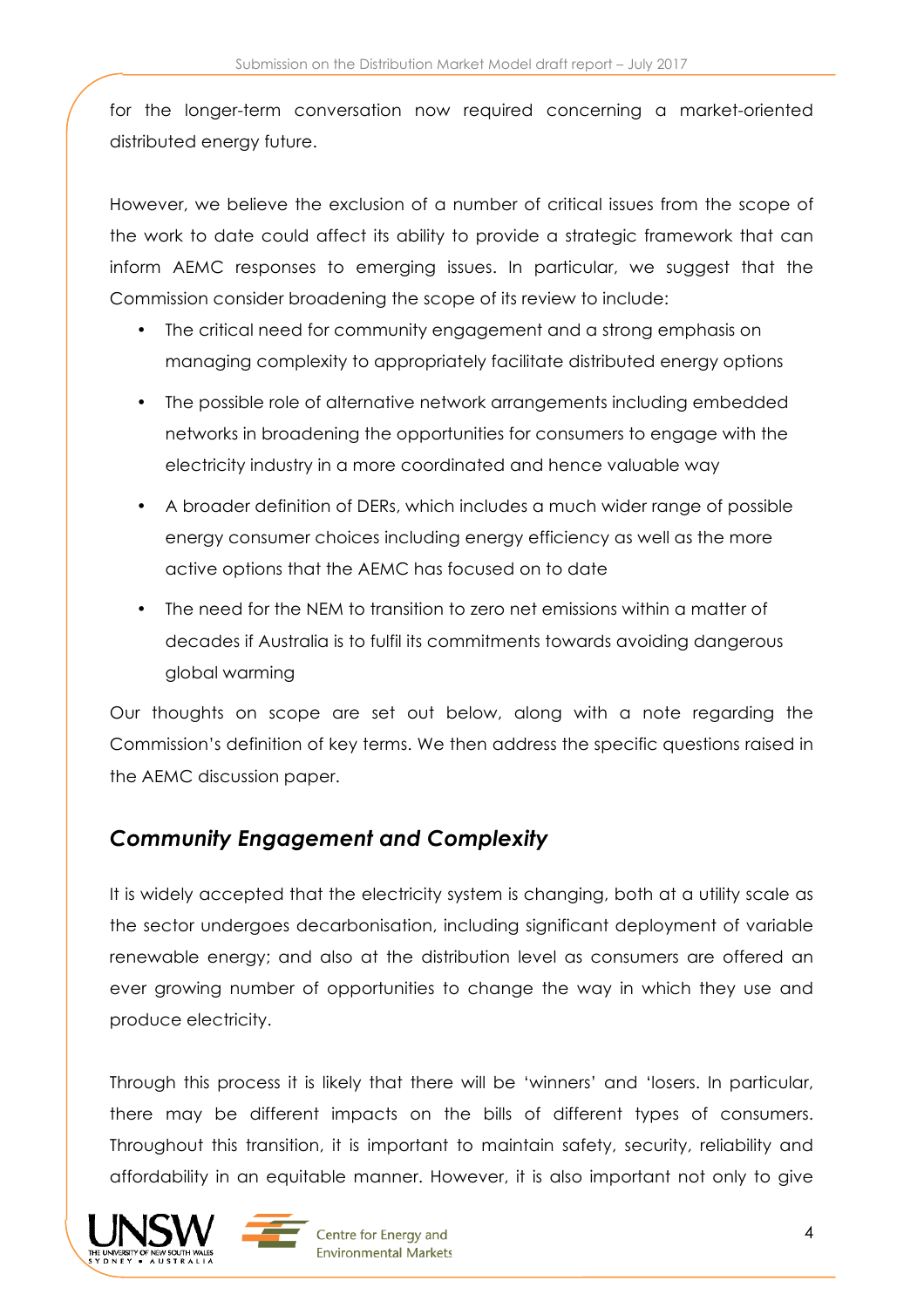consumers choice, but to empower consumer decision-making and maintain social license, including supporting consumers and communities to pursue solutions of their choice and in which they can see value. By necessity, it is critical to aim for simplicity in order to effectively engage consumers. It is also important to recognise that their choices may not always be optimising decisions, and therefore, even if prices are fully cost reflective, may not always be economically efficient.

We support facilitating access to the various services distributed energy resources (DERs) can provide, potentially through some kind of market with multiple buyers and sellers. However it is important to acknowledge the limitations of market structures in this particular context. Energy provides for basic needs, so the electricity system is inherently 'social infrastructure' and delivers a public good. Conversations regarding its future must be couched in terms of social acceptability and the perception of fairness as well as overall efficiency.

One key point to note is that the motivations and sentiment behind co-operatives and community energy projects do not 'fit' well into market structures. That is, the concept of community building is quite contrary to that of competitive forces. Indeed, it is through community building and a sense of collective ownership that social license can be maintained, despite significant changes to the sector. While we support in principle the monetisation and optimisation of various DER services, we seek an increased emphasis on social license and collective ownership in the Commission's thinking.

### *Alternative Network Arrangements*

The Commission's principles of good model design include the promotion of competition. However, it seems to be assumed that network infrastructure will continue to be provided exclusively by DNSPs. While we are agreed that the distribution network has historically been a pure natural monopoly, it is now becoming clear that DERs are capable of providing competition for networks in the provision of some types of 'network services'. A 'competitor' may be defined as (i) something that competes for the same revenue or reduces network revenue, and either (ii) something (such as energy efficiency or demand side management) that reduces the need for what the networks offer, or (iii) something that provides an



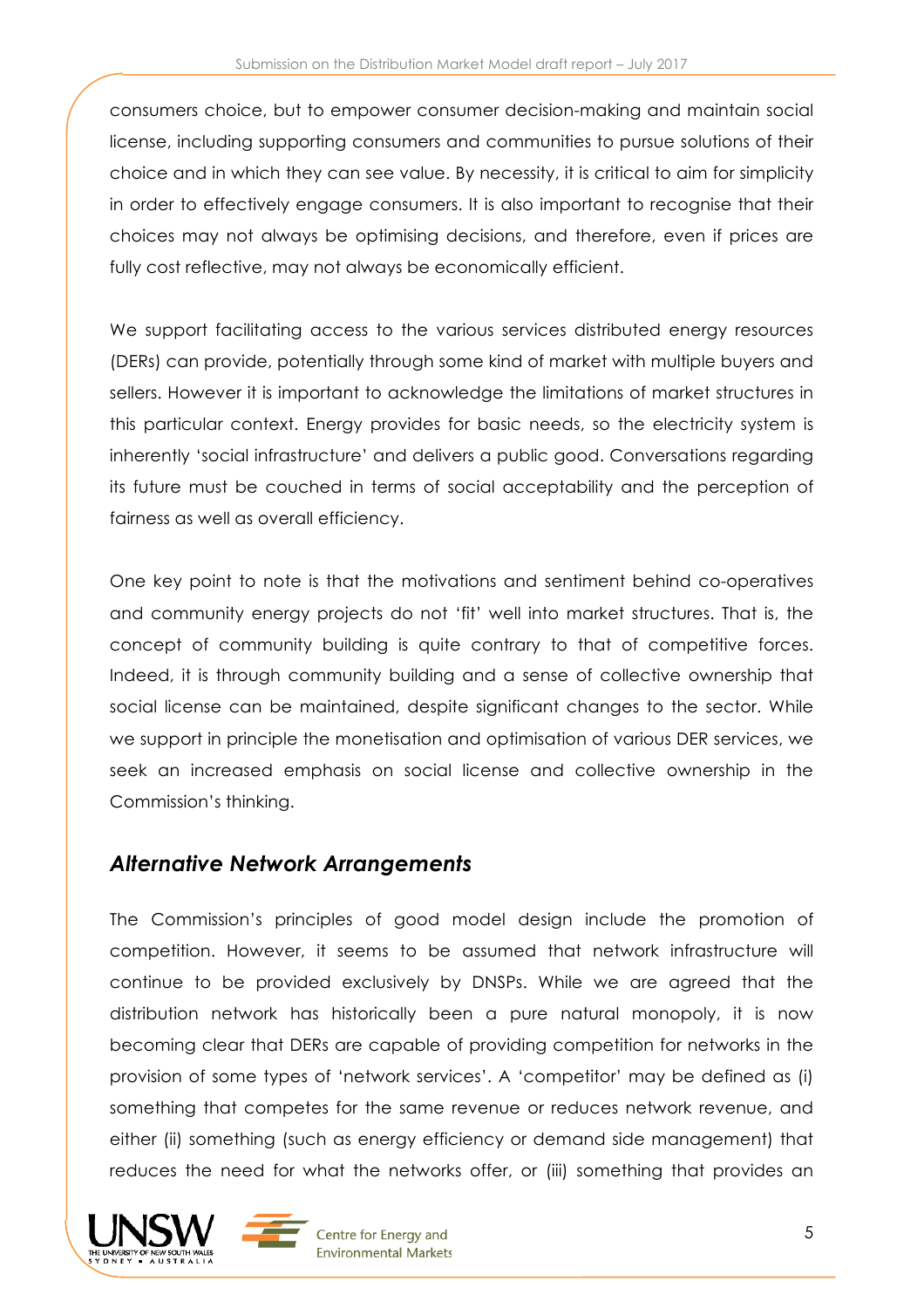alternative to what networks offer (i.e. the need is still present but there is now an alternative supplier, such as distributed generation).

Facing such competition means that, by definition, networks are no longer pure monopolies. Of course, networks still have a major role in providing an essential public service, and still have significant powers to limit competition, and so still require careful regulation. However it is clear that the context for regulation of networks has changed. The required changes to regulation include allowance for the fact that, as electricity generation shifts from a centralised to a distributed model, other regulatory arrangements, including alternative performance-based regulatory incentives, can contribute to greater efficiency in maximising the value of distributed energy resources – and hence reduce costs for all concerned. Note that even if they are not the 'optimiser', DNSPs may be conflicted e.g. the preference for CAPEX over OPEX is likely to persist without more fundamental regulatory reform.

The MIT *Utility of the Future* Report argues that a level playing field for all resources requires that cost-reflective electricity prices and regulated changes should be based only on what is metered (ie. injections and withdrawals) at the point of connection to the power system rather than being dependent on what technologies might lie behind the meter. They should also be symmetrical; that is, power injection at a given time and place should be compensated at the same rate that is charged for withdrawal (consumption) at the same time and place. This has implications in terms of connection points, as well as competition for provision of network services.

Of particular relevance to other AEMC deliberations, there are significant groups of consumers, including residents of apartment buildings and rental properties, who have very limited energy choices, and are currently unable to utilise distributed energy resources even to provide customer services behind the meter. The potential for these customers, acting individually, to sell network or wholesale services into the grid is remote. In some circumstances, embedded networks could facilitate the degree of co-ordination required to enable these groups to fully utilise distributed energy resources such as rooftop photovoltaics or battery storage. Similarly, microgrids for strata- or community-titled housing schemes or edge-of-grid communities



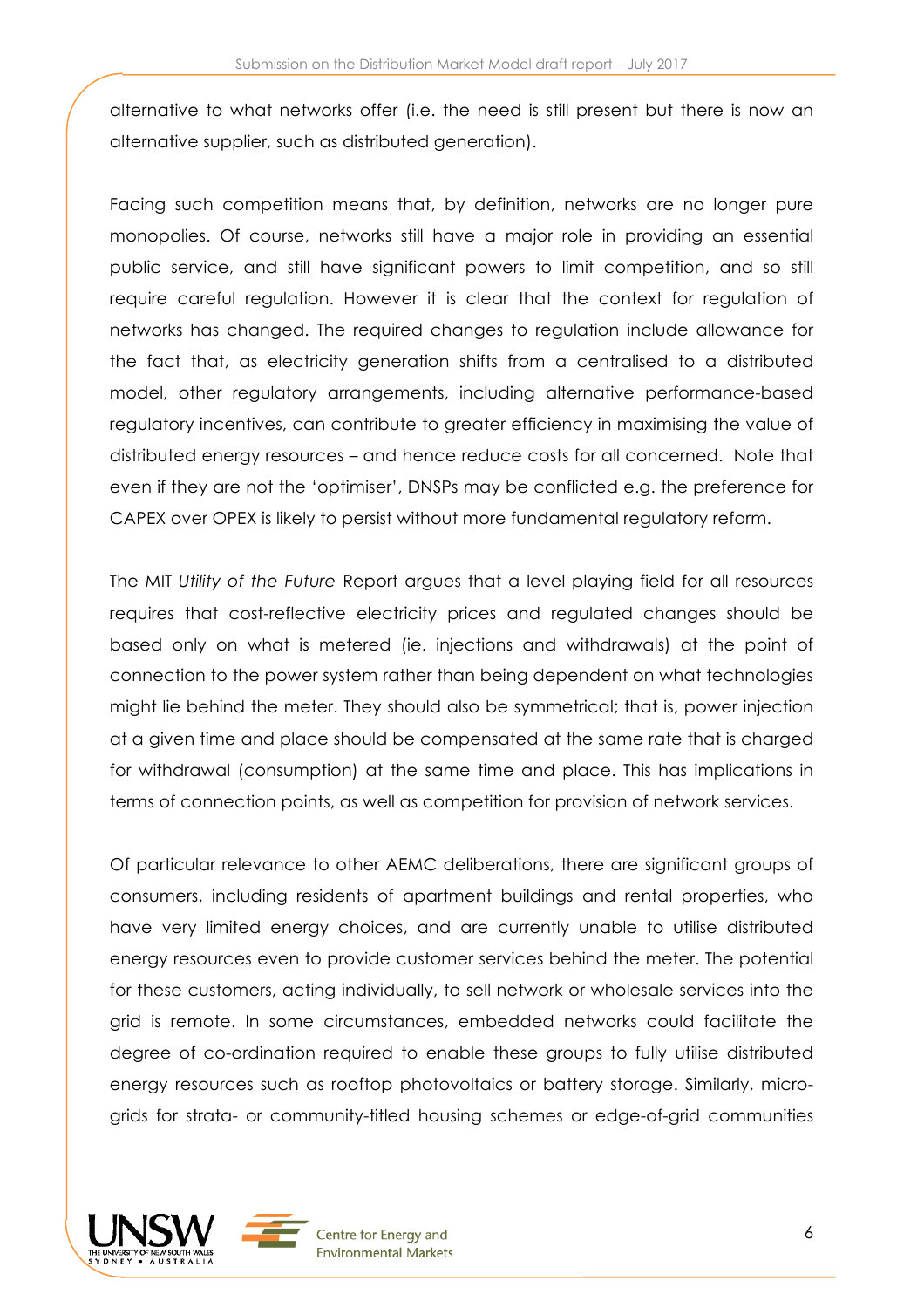could facilitate aggregation to enable groups of consumers to more efficiently realise the value of DERs by selling energy services into the distribution network.

A technology-neutral Market Model should allow for a broad range of distribution arrangements and business models, including embedded networks, micro-grids and off-grid arrangements. Notwithstanding the Commission's ongoing *Review of regulatory arrangements for embedded networks,* and its separate consideration of specific aspects of off-grid supply through its assessment of Western Power's *Alternatives to grid-supplied network services rule change,* the exclusion of these alternative distribution arrangements from the scope of the Market Model could impose unnecessary constraints on the future development of the network, at the expense of efficient outcomes for consumers.

### *Definition of Distributed Energy Resources*

We acknowledge that the Commission considered comments regarding the definition of Distributed Energy Resources (and other key terms) through the Approach Paper consultation process. Nonetheless we do not agree with the Commission's definition as proposed in the Draft Report. Specifically, we believe that the definition of Distributed Energy Resources should include 'passive' elements such as solar PV as well as broader energy consumer options such as energy efficiency.

- In the context of no peak load growth, DER value to networks may be in reducing REPEX, requiring predictable overall load reduction that can be provided by 'passive' technologies such as EE and PV. Under probabilistic planning, this will reduce the risk of unserved load and therefore defer augmentation expenditure. Investment decisions about how to provide energy services (end-use equipment decisions), including those that are largely 'passive' are important, as loads can provide different levels of inherent storage, flexibility and differ in their typical schedule of use and the extent to which they are weather dependent.
- Technologies connected via inverters are capable of providing network services such as reactive power control and curtailment in response to real time signals.

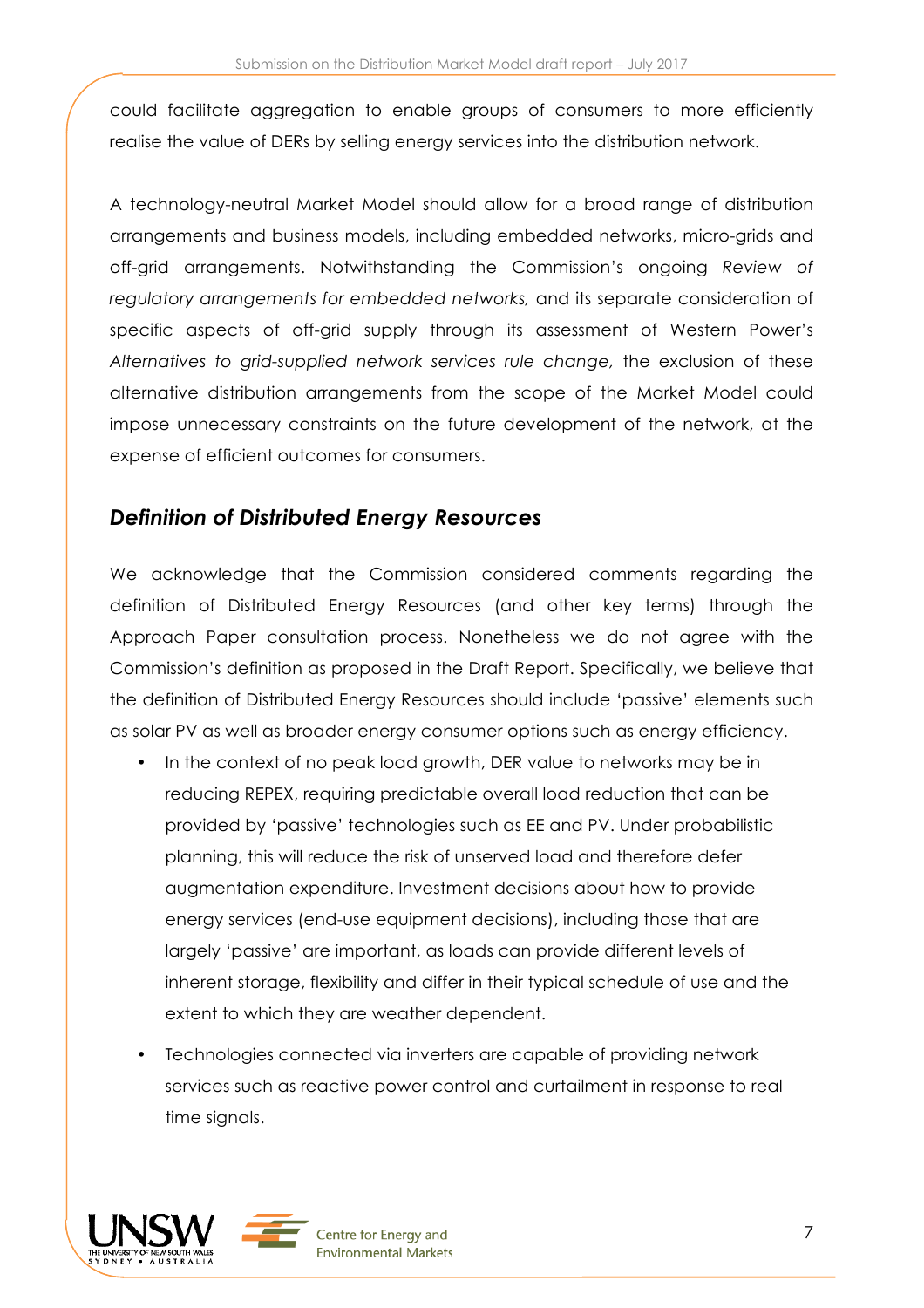- Whilst passive elements (by definition) currently cannot respond to price signals, this is not necessarily always going to be the case. The Commission acknowledges this fact however has chosen to define DERs as *'An integrated system of smart energy equipment that is connected to the distribution network.'* Given that the DMM is intended to be a forward looking, strategic thought piece, we believe it would be advisable to include passive elements within this definition. At a minimum, it is recommended that careful consideration is given to the evolution of current passive elements and how these could interact with the proposed DMM.
- Indeed, the uptake of batteries, active Home Energy Management Systems and options that allow active trading in the market (eg. Reposit) are strongly associated with, and integrated with, the uptake of solar PV. This is because: (i) PV is cheaper than batteries so the 'first movers' install PV first then extend that interest into battery installs, (ii) although batteries on their own may result in a payback that is too long, when combined with PV the payback is reasonable, and (iii) exported PV electricity is often paid less than the retail rate and so batteries are used to minimise PV exports.
- AEMC's definition of 'optimise' includes efficient decisions about investment in and operation of DERs. Investment decisions with regards to passive elements can be influenced by market signals. PV generation is related in predictable ways to weather and load patterns, and it is therefore efficient to provide PV investors with exposure to temporally variable price. Even if PV is not equipped to be 'smart' it should still be able to participate in markets, in the same way as generators with limited or no flexibility, such as coal or nuclear participate in wholesale energy markets. Further, as noted by the Commission in the Draft Report, passive equipment can *'affect network operation and drive the need for evolution.'* It is therefore critical that passive elements are brought within the scope of the project.
- As flagged in the Draft Report, it is widely accepted across the industry that DER includes solar PV.
- More generally still, market signals and regulated charges imposed on energy consumers should facilitate appropriate decision making across all their energy use decisions including particularly energy efficiency options. Indeed,



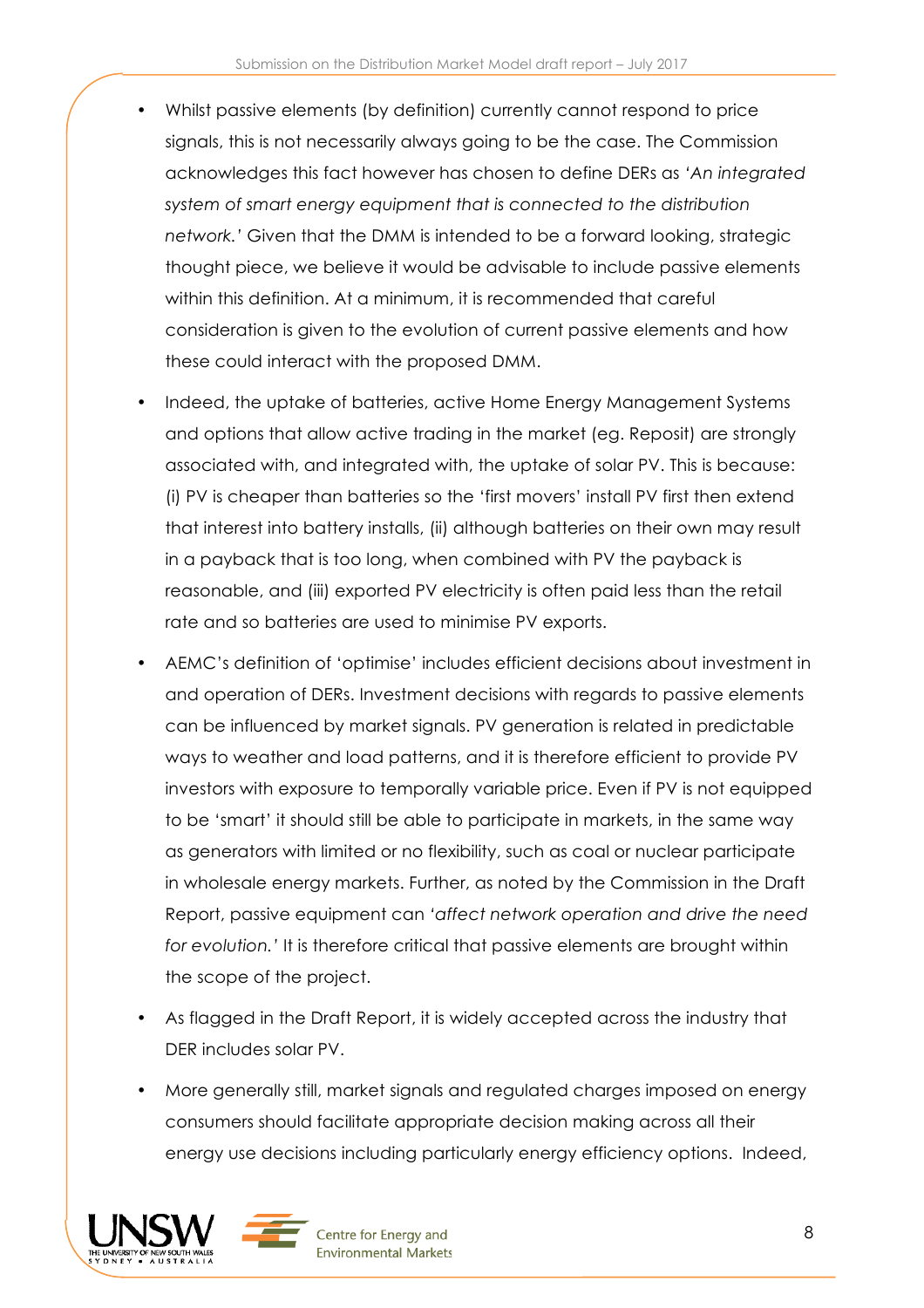energy efficiency options are amongst the most promising for helping energy consumers reduce the costs of their energy services.

#### *Low carbon transition*

We appreciate that the AEMC takes the view that *Consistent with the NEO and the Commission's approach to applying the energy objectives, this project will not consider the achievement of environmental or social objectives.*

However, we do not consider this position is still defensible given the need for the Australian NEM to entirely decarbonise within a matter of decades if Australia is to fairly contribute to global efforts to avoid dangerous warming. The Australian Government has committed to this goal through the Paris agreement, and appropriate electricity industry arrangements will be critical to facilitate the rapid transition required. DERs include a range of low and zero carbon generation sources as well as highly energy efficient end-use equipment. As such, frameworks for their deployment need to reflect the role that they can play in rapid decarbonisation. In this context, the focus needs to be less on regulatory and market optimisation within the present limited perspective taken by the AEMC for the NEO but, instead, a robust set of market and regulatory arrangements that can deliver the long-term interests of consumers across equity, security and environmental outcomes.

As just one example, present AEMC efforts towards more cost reflective tariffs actually risk making overall market arrangements less efficient because the present market has extensive unpriced externalities. Markets with unpriced externalities are inefficient by design. While volumetric consumption based (kWh) network tariffs may not accurately reflect network costs they do reflect, in large part, emissions costs which are primarily generation (hence consumption) based. At present our market doesn't explicitly price environmental emissions. Changes to network tariffs to reduce their volumetric component may, hence, perversely actually reduce the efficiency of price signals to energy consumers in this regard. If the AEMC is seriously focussed on overall NEM efficiency then it has to engage more meaningfully in such interactions across the diverse long-term interests of consumers.



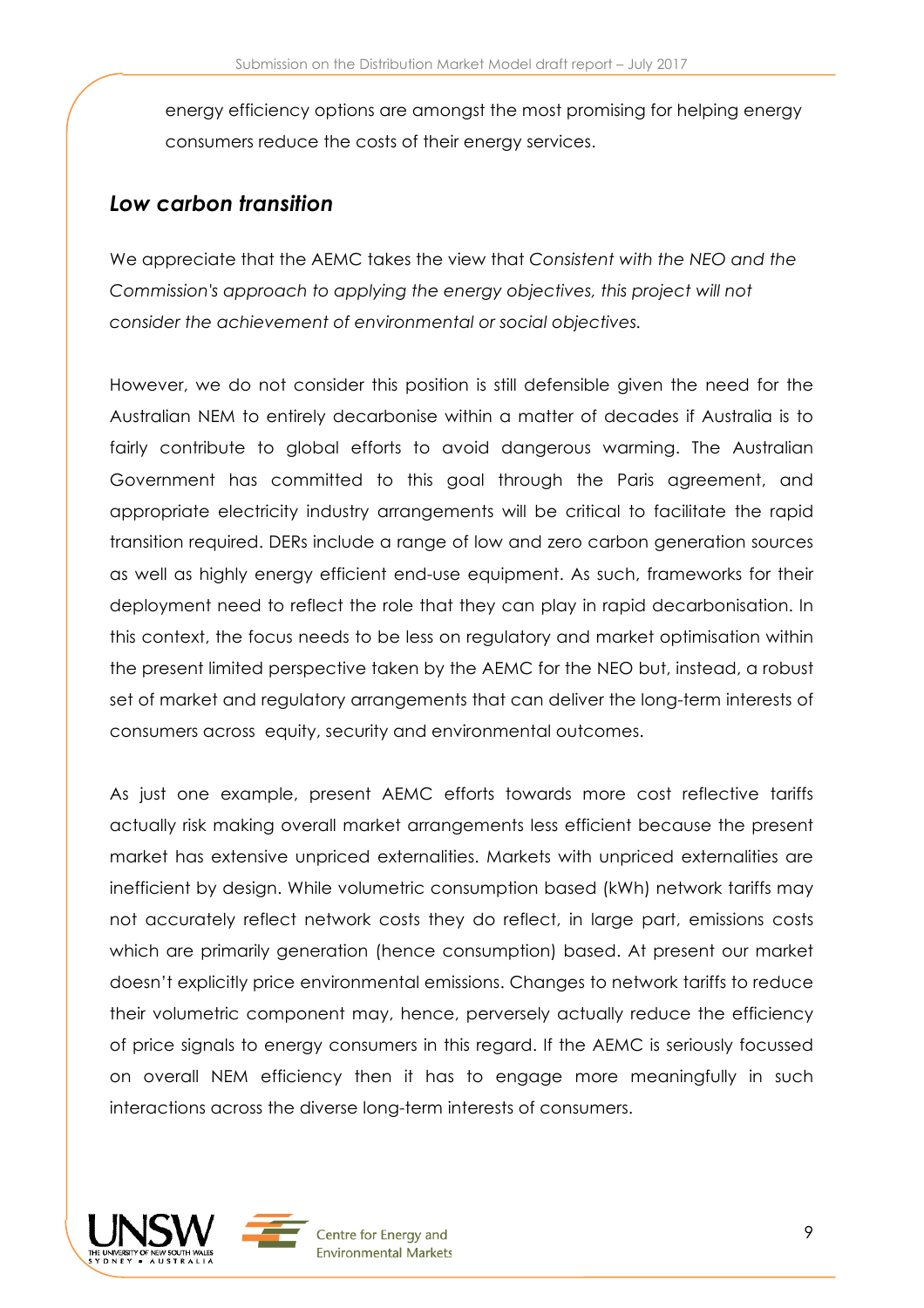## **Question 1 – Cost reflective Network Tariffs**

*Question 1: Do stakeholders consider that there are any other barriers to the development and implementation of cost-reflective network tariffs? How material are these barriers? Are there other means for them to be addressed?*

Policy makers and the AEMC have argued that tariffs which better reflect the various costs of serving different types of consumers would put customers at the centre of future decision making. This should ensure that customers cover the costs they cause and, very importantly, now see price signals that incentivise efficient investment and operation of their own loads, storage and distributed generation.

The practical application of cost-reflective tariffs, however, is more challenging. One question is which costs need to be reflected – past (sunk), present (short-run marginal) or future (long-run marginal costs). Past cost recovery is an important aspect of network business financial sustainability while present costs are relevant to efficient operation of existing assets. Future costs are, however, the key costs in terms of incentivising efficient investment for the longer-term efficiency of network services. They are, however, inherently complex and fundamentally problematic to calculate. These costs are also very location-specific and invariably change over time.

As such, many of the existing DNSP efforts towards more cost-reflective tariffs have been anything but truly cost reflective. Many of the tariffs that have been proposed appear more focused on maintaining network revenue than incentivising efficient investment by both energy consumers and network businesses, and involve higher fixed charges (which are unavoidable and so ineffective at driving change)<sup>1</sup>, specific solar charges2, steep declining block flat tariffs, and even where demand

<sup>2</sup> Although solar PV has received considerable attention regarding potential cross subsidies because of volumetric tariffs, these are dwarfed by the subsidies between households with and without air-





<sup>1</sup> Importantly, the economic argument for residual costs to all be assigned to a fixed charge is based on the assumption that there has always been a marginal price signal in place that, over time, has assigned the cost of network augmentation to those responsible for it. Clearly this is not the case and so assigning all residual costs to a fixed charge would place an unfair cost burden on those least responsible for the size of the network.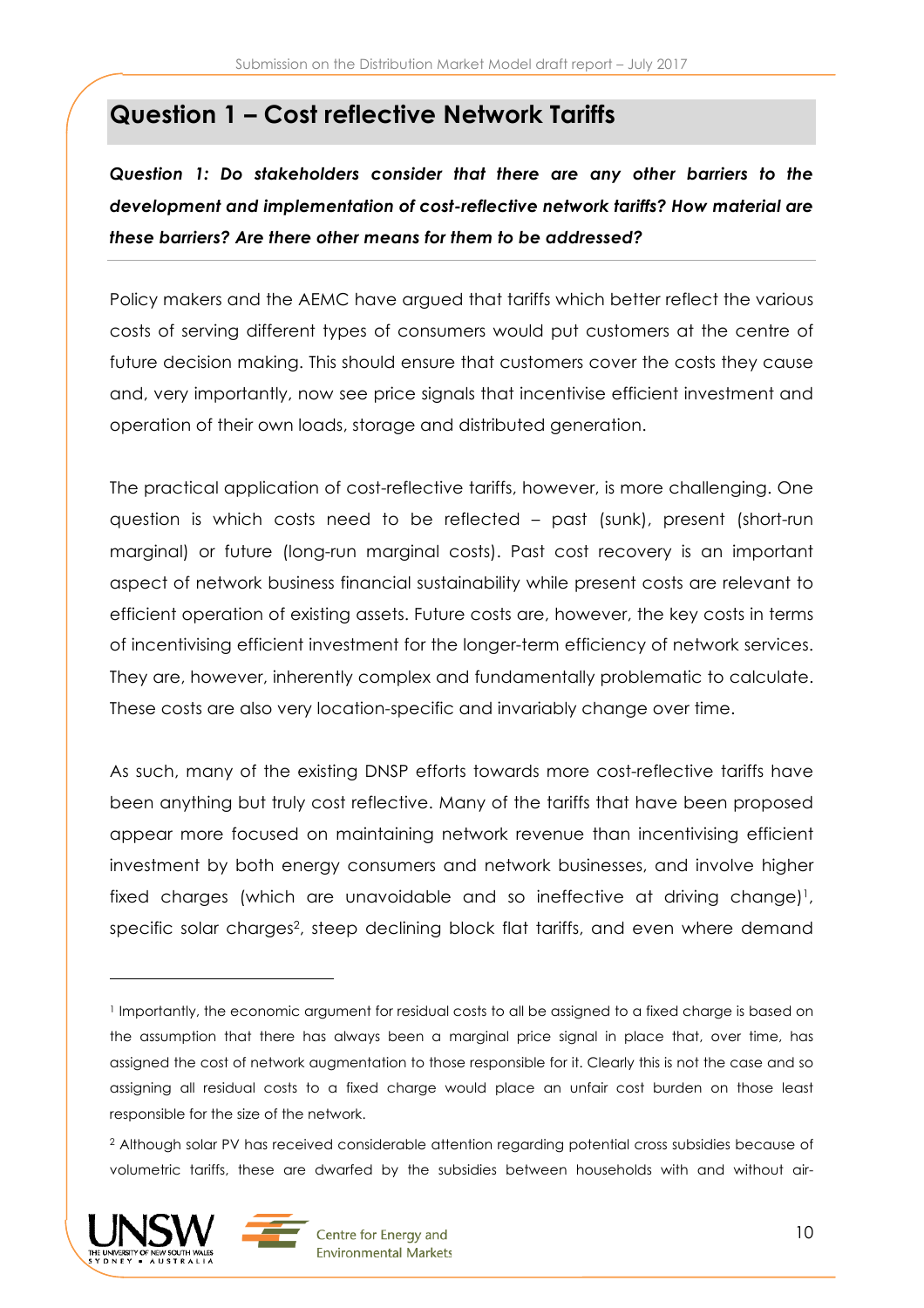charges are used, these are applied to the customer's peak demand rather than to the customer's demand at the time of the network peaks (which in aggregate is what causes the network peaks). The outcomes have, unsurprisingly, been contested as a range of stakeholders and the AER review these proposed tariff structures. The AER has recently stated:

*"An important element to setting a cost reflective demand charge is to ensure that customers are not charged a peak demand when they are not contributing to it. We consider demand charges should send signals to customers when their usage or peak consumption matches the peak on the network."* (AER's Final Decision of TSSs of NSW DNSPs, p53)

and

*"We encourage distributors to investigate alternative measures of demand for the next round of tariff structure statements having regard to each measure's ability to send price signals to customers that are more closely aligned with peak demand and utilisation on the network, rather than aligned with the individual customer's peak demand."* (AER's Final Decision of TSSs of NSW DNSPs, p139)

There is no shortage of detailed analysis on tariff design, which requires not only costreflectivity but also fairness (e.g. the reports for the AEMC by The Brattle Group and NERA Consulting in 2014). The main barriers to cost-reflective and fair tariff design appear to be the complexity of the task, and the competing interests across past, present and future cost reflectivity.

We have written a detailed journal paper describing a method to evaluate the costreflectivity of network tariffs (in terms of their ability to signal long-run marginal costs), and how to use this method to design them. This is currently under journal review so is not publicly available, but can be provided to the AEMC on request.

conditioning (estimated by the Productivity Commission at \$300 per year), and urban versus rural households.



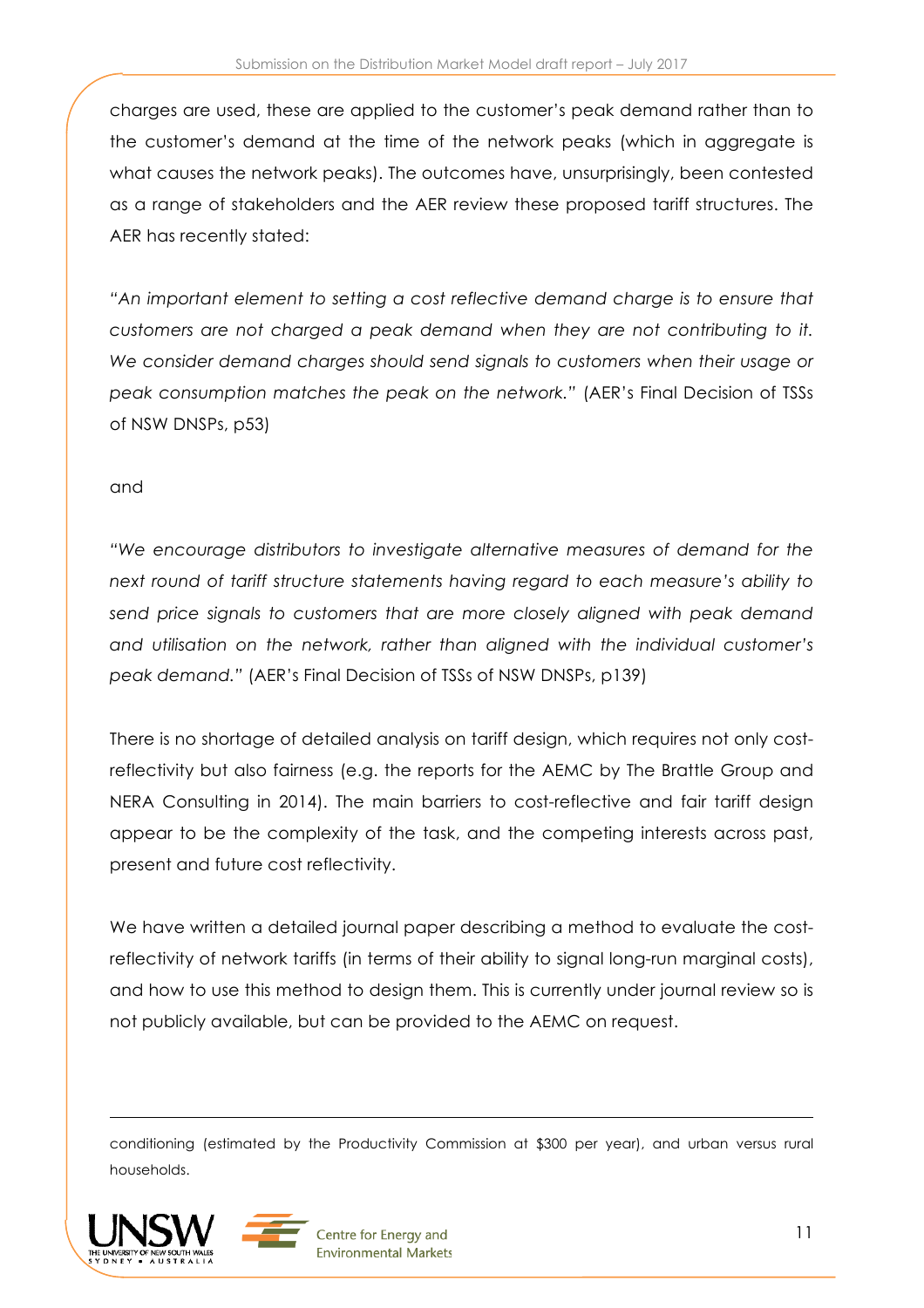Of course, the development of a cost-reflective tariff offering is just the first step. For such a tariff to be effective, it needs to be taken up by customers, who are then willing to stay on that tariff as well as able to respond to it appropriately. A perfectly cost-reflective tariff would include time and locational components, making the final tariff complex to understand. This would limit consumers' ability to interpret and hence respond to the price signals delivered. Network investment is a 'lumpy' cycle wherein incremental energy use does not result in materially increased network spend until a 'tipping point' is reached. It is difficult to accurately reflect this in a manner that will not deliver bill shock to consumers.

Thus, 'perfectly' cost reflective tariffs are not necessarily a feasible outcome. Some level of smearing across different locations and consumer groups is necessary in order to maintain the electricity industry's social license. It is instead important to consider appropriate tariffs on a spectrum of cost reflectivity, such that they deliver a clear price signal to consumers to engage in beneficial behaviour.

Allowing consumers (or their agents) to see the breakdown of network and energy components in their bills may reduce the distortion of the price signals, and allow consumers to better respond. In addition to this, the social and technical constraints need to be acknowledged. If consumers are not well educated about their contribution to network peaks and how this can be mitigated, they are unlikely to be able to assess whether they should change their behaviour. If tariffs are to be a tool to better engage energy consumers in the efficient provision of their energy services, the supporting metering and response technologies need to be far more widespread than they currently are.

Finally, as the MIT Utility of the Future study emphasises, cost-reflective tariffs should also be symmetrical; that is, power injection at a given time and place should be compensated at the same rate that is charged for withdrawal (consumption) at the same time and place. The AEMC appears to be a long way off accepting the implications of this for competition in network services and future network regulation.



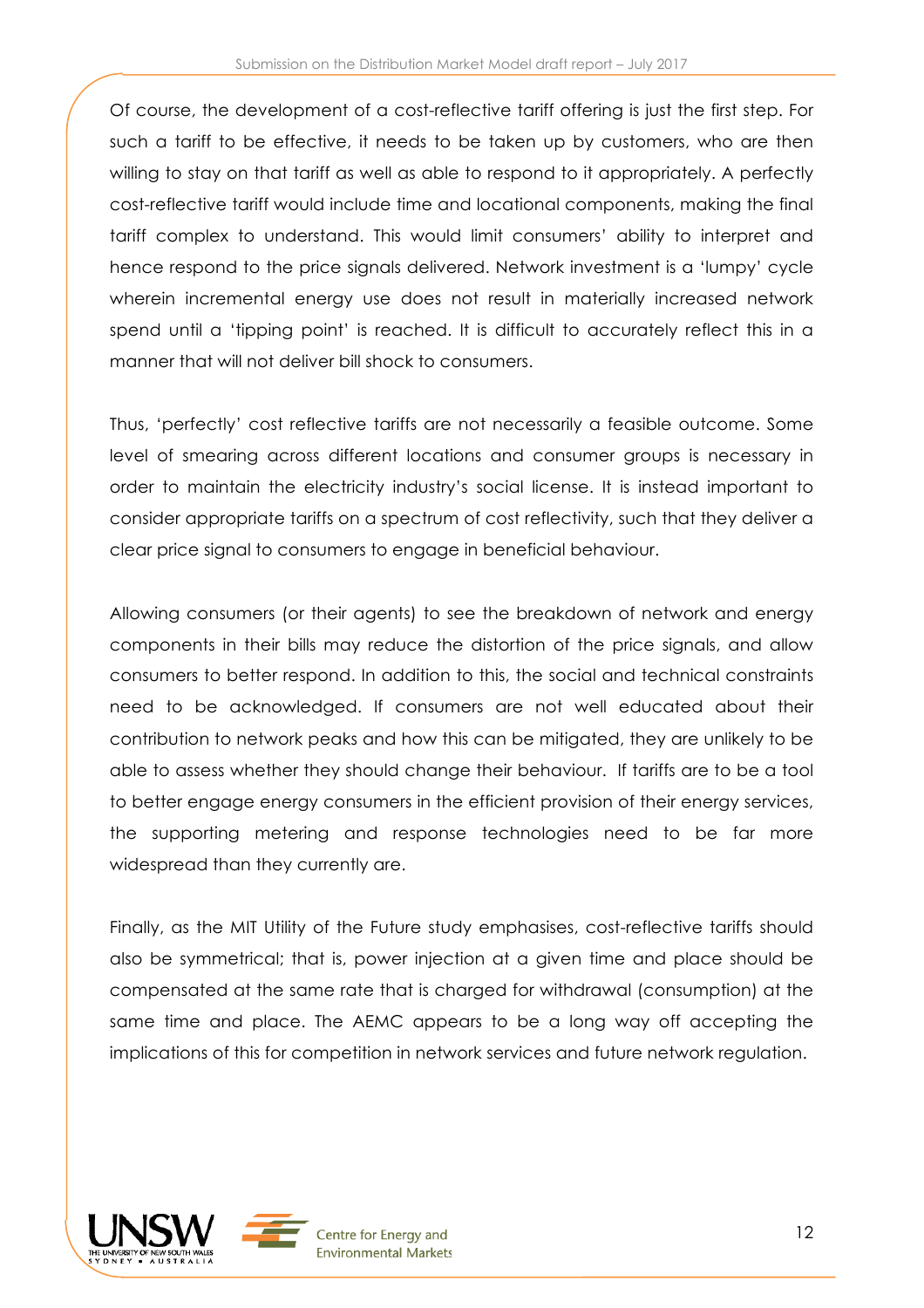## **Question 2 – 'Missing markets' and 'missing prices'**

*Do stakeholders consider that there are any 'missing markets' or 'missing prices' beyond those that will be implemented through cost-reflective network tariffs? If so, what are these?*

As noted above, we request that the Commission considers broadening the scope of study beyond an examination of a Distribution Market Model to encompass alternative distributed structures such as community or co-operative energy.

As flagged by the Commission in section 4.4 of the Draft Report, if dynamic optimisation of DER investment and operation were to occur consumers would be: *"…exposed to increased basis risk, so thought would need to be given as to how parties might hedge against such risks."*

We support this view and particularly the importance of investment certainty for consumers. Furthermore, it is not just an issue under the AEMC's dynamic optimisation stage. The importance of investor certainty is well appreciated at the utility level, and there are a range of financial instruments that allow investors to secure future pricing that provides some measure of risk management. By contrast, DER investors currently have little assurance regarding future network tariffs (which are currently undergoing potentially major transition as noted above) or retail contracts, which are also generally only a few years of duration. DER investments have significant risks in these regards and instruments that can provide some level of risk management out to a decade or more are almost certainly going to be required for efficient investment to occur. Such arrangements are also required before the final stage of evolution (stage 3: dynamic optimisation) is reached. We acknowledge that simplicity will be necessary for consumers to engage in such a market, and that Energy Service Companies (ESCOs) may be best placed to manage this risk on behalf of consumers.

Quantifying the value that can be delivered by DERs without limiting the parties which can deliver that value is a crucial aspect of the Distribution Market Model. It is therefore critical to consider what services may be delivered and traded in this market, and what value they may represent. We support the thinking the Commission has set out in the Draft Report regarding these potential values.



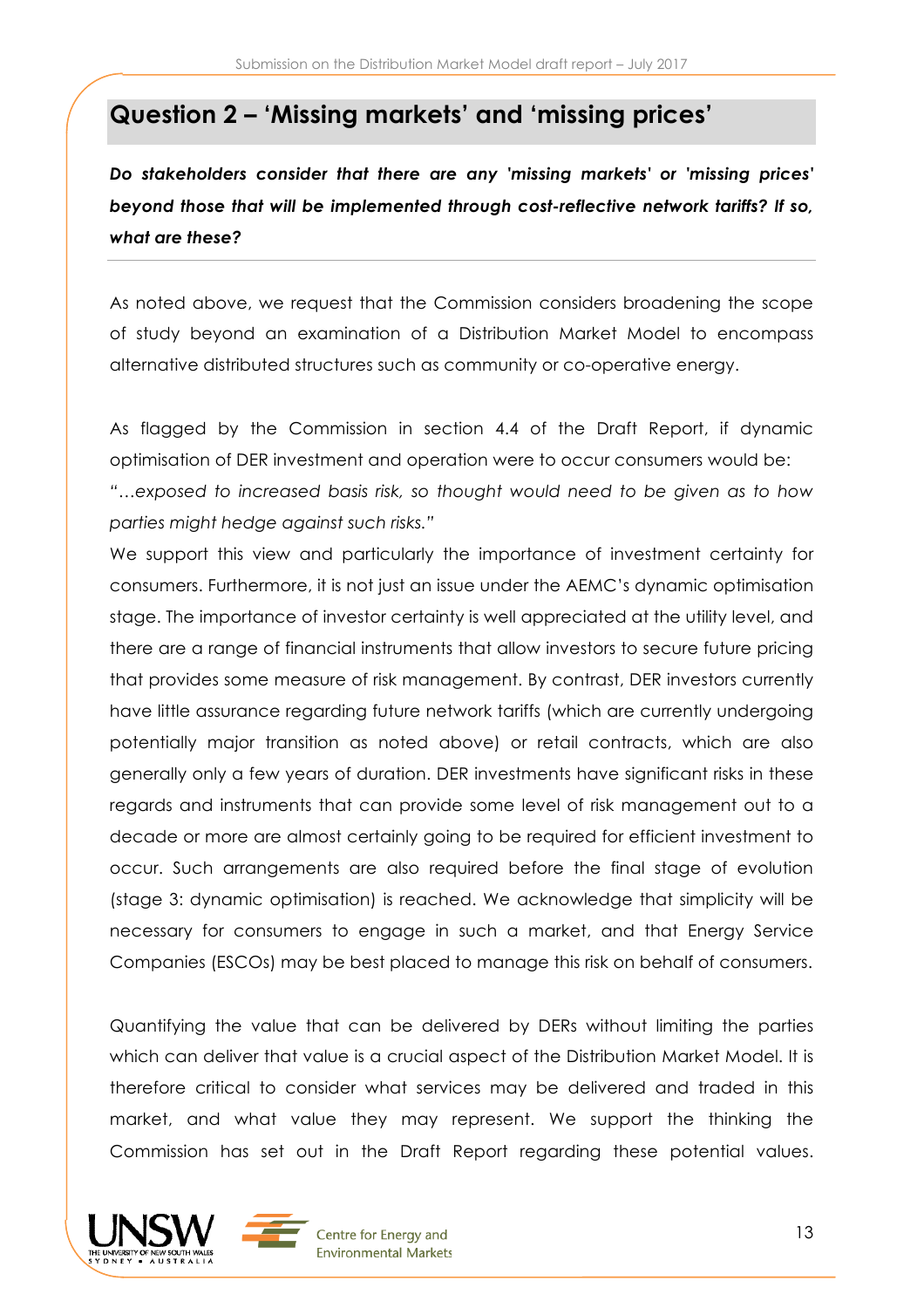However note that there is a critical balance to be struck between market efficiency and complexity for consumers.

At present, the market for demand side management is quite underdeveloped, and is generally comprised of loads of sufficient size to bid into the NEM. However, this approach fails to consider the cumulative effect of many small DERs acting in concert, which may be as effective at reducing peak demand as one large load. As an example, DERs in the form of controlled loads could reduce peak demand at critical times. At present, there is little scope for such opportunities to be considered. In addition, there appears at present to be little scope for the locational benefits of DERs to be monetised. In order to facilitate the development of DERs in the most beneficial locations, where they can deliver the most valuable services, this value needs to be included. It is known that the capacity constraints of the network are not uniform – different locations will have different levels of constraint, at different times of day.

Different forms of DERs will have differing value in areas of network constraint. An initial attempt to address some of this matter was made in the local generation network credits (LNGC) rule change submission, but it did not address all of the potential values that DERs could represent to networks. In order to better signal where investment in DERs is likely to be beneficial, the introduction of locational price signals will be necessary. Open access to information, particularly regarding network constraints and therefore potential DER investment locations is therefore highly valuable, as discussed further in Question 3.

In general, the locational granularity required for a DMM to be at its most effective does not appear to be well considered. The existing market model was built based on the technological limitations present more than 20 years ago, and has failed to develop and fully capitalise on the capabilities now possible. The development of nodal pricing at a far higher granularity may be complex, but it is well within current technical capabilities, and would deliver a far more beneficial outcome in the long run.



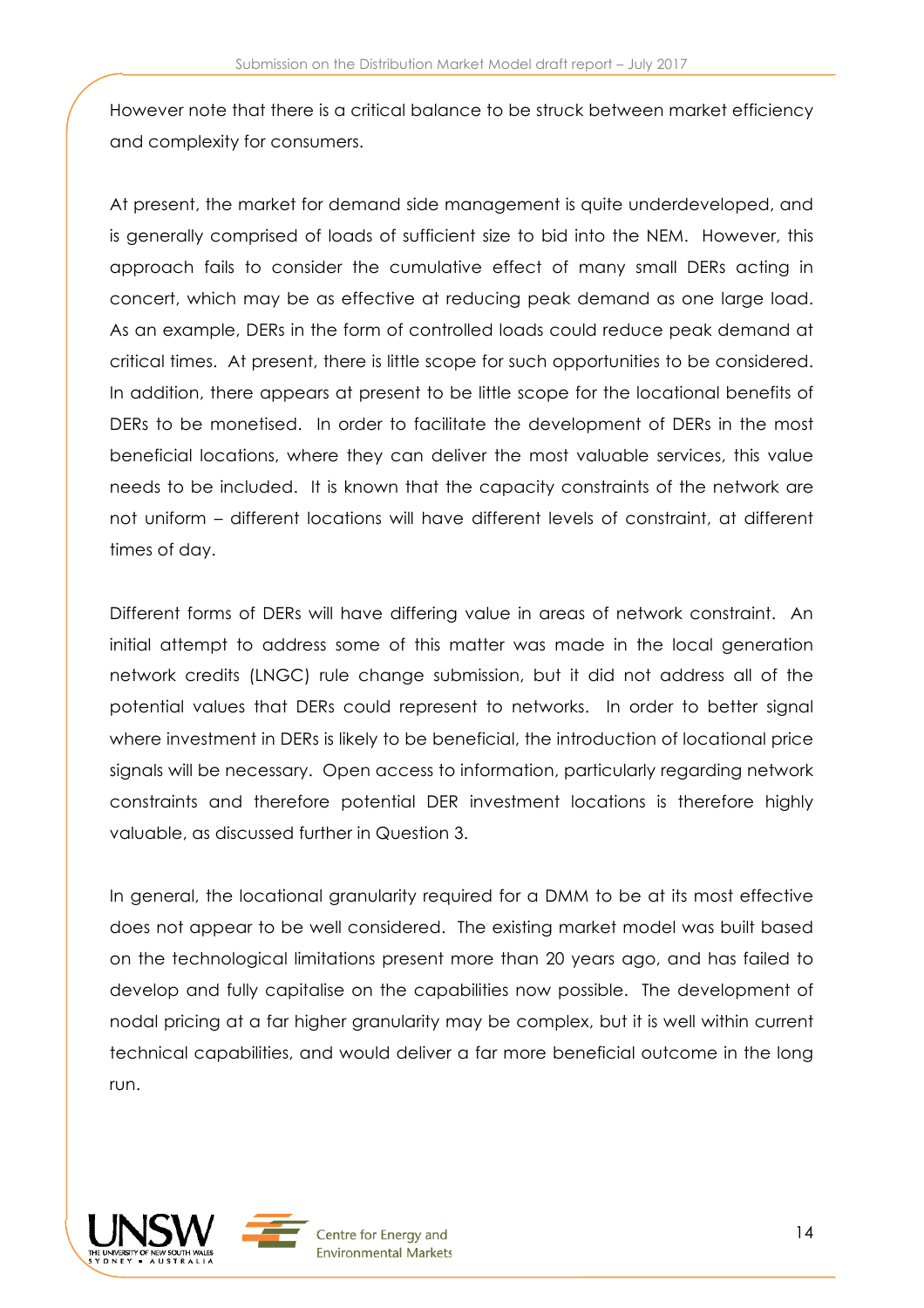Finally, the NEM might fairly be characterised as Australia's largest externalities market given its contribution of around 35% of Australia's greenhouse gas emissions, as well as a wide range of other environmental impacts, none of which are efficiently priced at present. Markets with unpriced externalities are of course inefficient by definition. Some estimates of the social cost of carbon such as those of the US EPA suggest that the NEM may actually have greater environmental externality costs than direct costs from generation and network investment and operation. In this case, the greatest opportunities to improve NEM efficiency actually lie in improving environmental outcomes rather focussing on these direct costs. The AEMC's present approach of ignoring environmental externalities as outside the scope of the NEM is, therefore, also inefficient by design and its efforts towards more cost reflective components within the NEM's overall costs and benefits, such as with network tariffs, may actually be counterproductive and hence reducing the overall efficiency of the NEM.



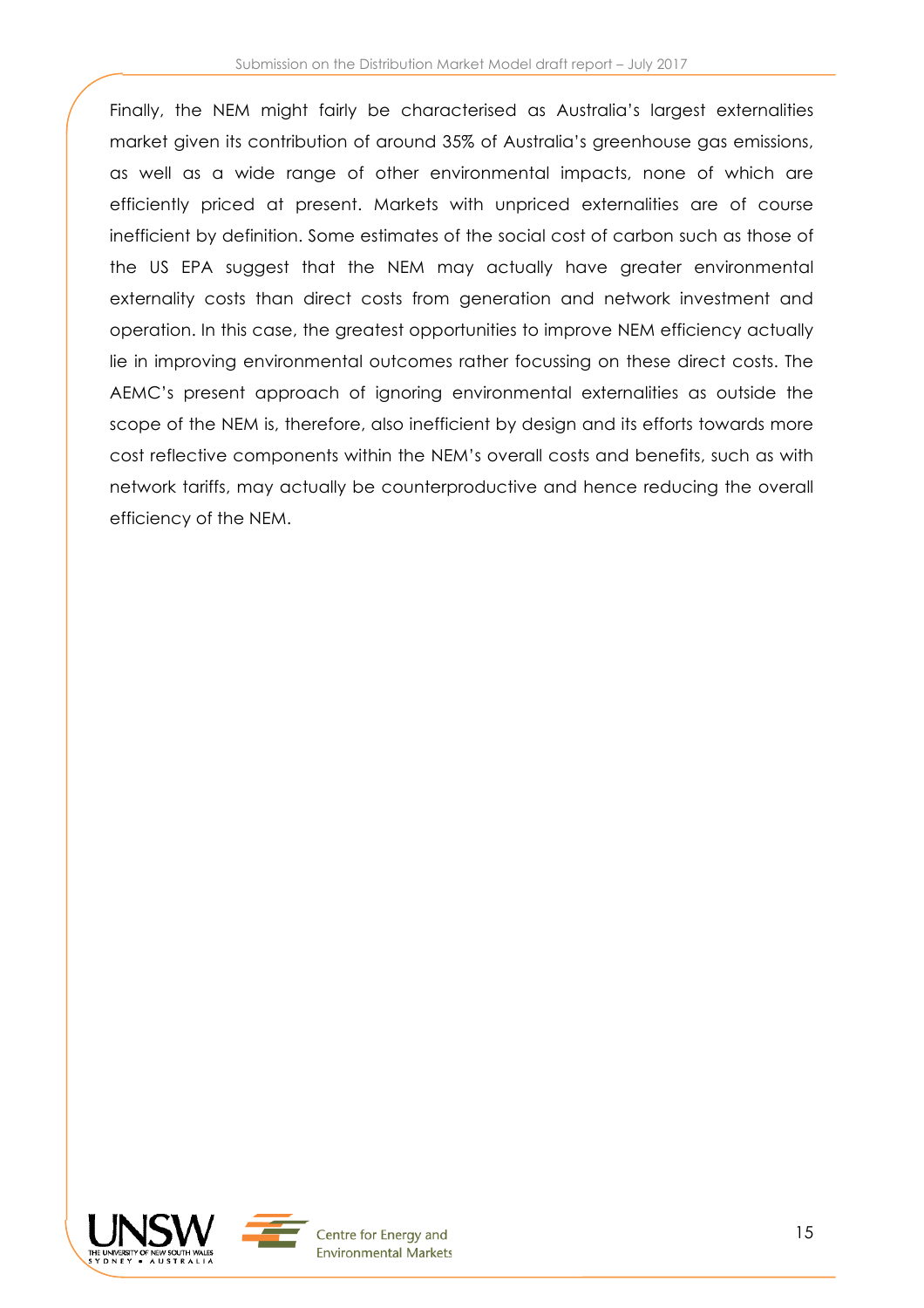### **Question 3 – Open access arrangements**

*Do stakeholders consider that an open access regime will continue to be appropriate in an environment of increasing uptake of distributed energy resources and more constraints on distribution networks? If not, what principles or considerations should be taken into account in determining whether a different access regime is more appropriate?*

As flagged by the Commission, access arrangements are extremely important for efficient DER investment and operation. We support the considered thinking that the Commission sets out in the Draft Report and the need for continued discussion regarding the relationship between investment certainty for consumers (which may be reduced under open access arrangements due to future export constraints) and efficient network investment, noting that this is a complex and nuanced relationship. Generally, we are supportive of maintaining open access arrangements. We consider open access to be beneficial because it ensures that incumbents and early movers do not capture an unfair advantage, at the expense of other consumers.

Furthermore, the point at which additional DER capacity may be denied access due to technical impacts is likely to be highly dependent on the specific location, time and operating conditions. Similarly to the transmission system, we therefore consider an operational decision signal to be more suitable than an investment decision signal. That is, rather than placing the requirement on NSPs to determine whether additional capacity should be allowed access at a specific location, provide signals with respect to operating behaviour (i.e. constrain DERs) and allow consumers to determine whether to take the risk of investing.

It is noted that constraints will need to be clear, open and easily understood in order for consumers to make efficient decisions; and also that, 'futures' contracts may be required as per our response to Question 2.

DER have the potential to provide network services, however this may be contingent on 'firm access' guaranteeing that the DER will be available when required. Whilst this presents a challenge, it is not considered insurmountable and should be the



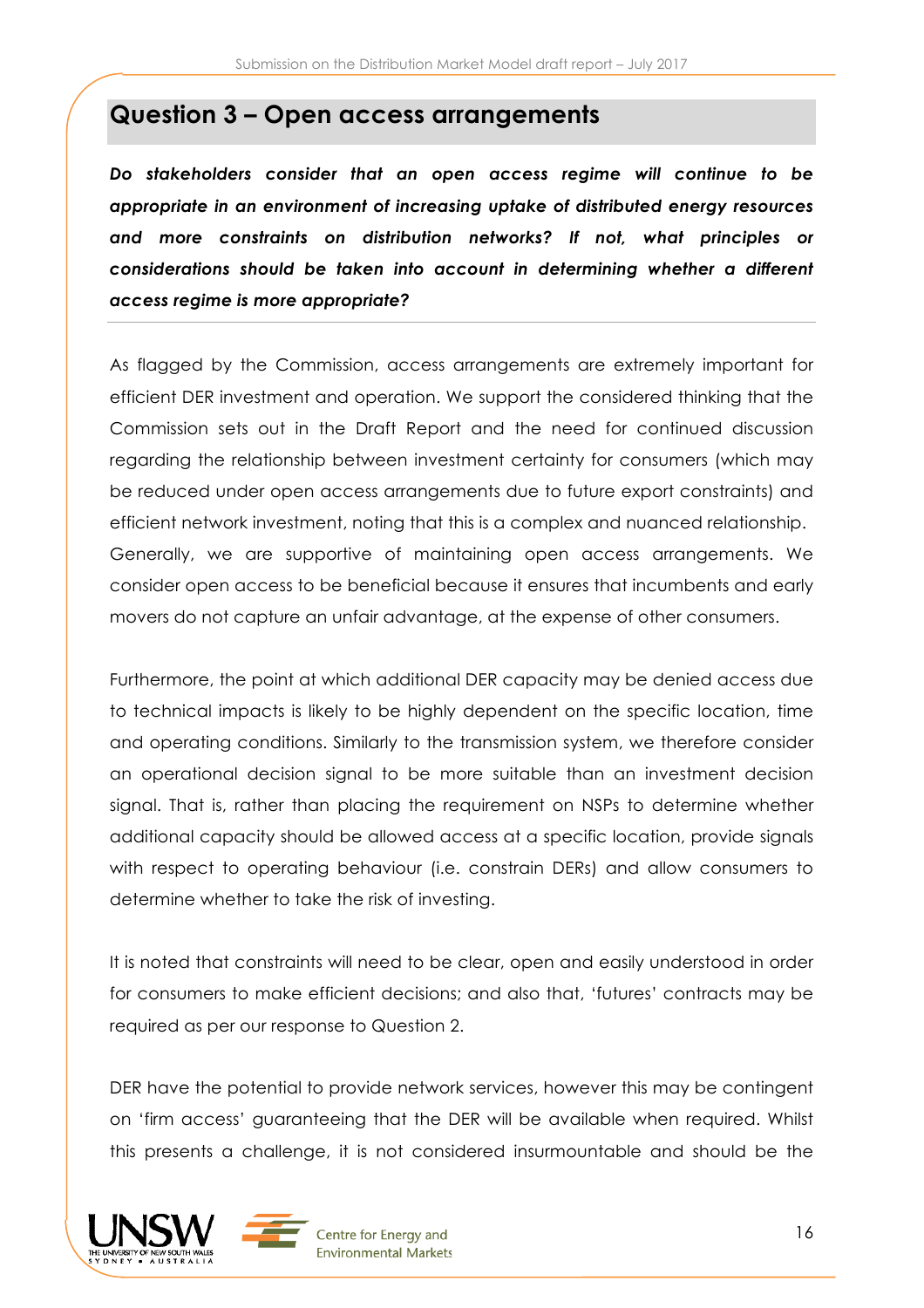subject for further discussion. The AEMC is well placed to facilitate this discussion under the umbrella of the Distribution Market Model.



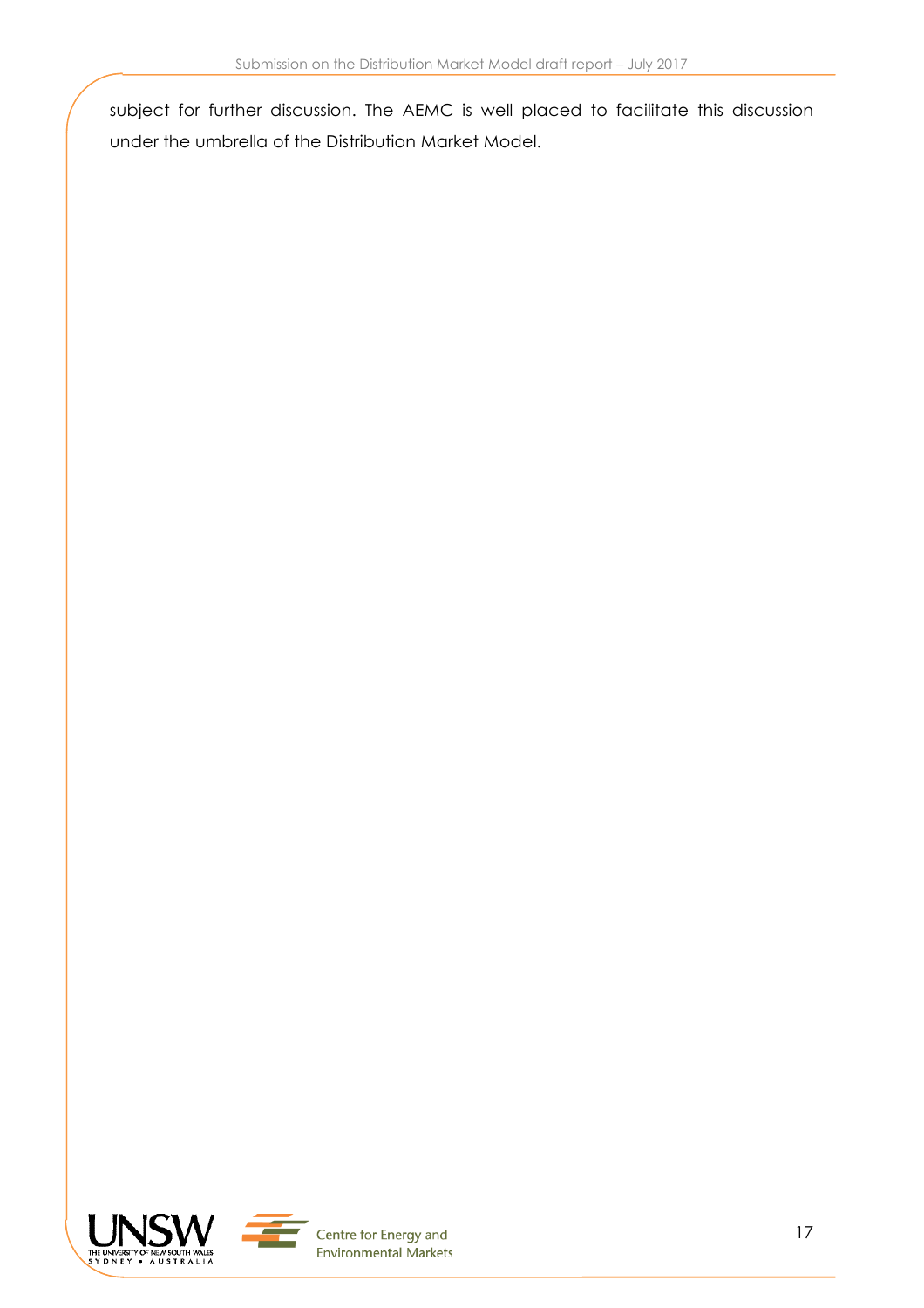### **Question 4 – Deletion of NER clause 6.1.4**

### *Is there support for the Commission's proposal that the deletion of clause 6.1.4 of the NER be explored?*

We do not support the deletion of clause 6.1.4, which prohibits the application of DUOS for the export of energy. However, we do support careful exploration of any costs imposed on the distribution network by DERs and the benefits which may be delivered. It is noted that the deletion of clause 6.1.4 would indicate a pre-disposition to the conclusion that DERs impose a net cost. This stance is pre-emptive and risks inefficient outcomes, such as not realising the value which DERs could otherwise provide.

Specifically, we do not support the deletion of clause 6.1.4 on the following grounds:

• As flagged by the Commission in section 5.4.2 of the Draft Report, the ESC found that:

*"The value of the grid services that distributed generation can provide is too variable – between locations, across times and between years – to be well suited for remuneration via a broad-based tariff"*

Similarly, the possible costs imposed on the network by DERs are likely to be highly variable and therefore traditional tariffs are likely to be too blunt an instrument for providing behavioural signals. Invariably, DNSPS will have competing as well as aligned interests with DER deployment in their network regions.

- There currently exists a significant lack of visibility regarding LV network operation and the 'actual' impacts of DERs (both beneficial and those which impose cost). Without improved understanding of impacts it is likely to prove inefficient for DNSPs to impose tariffs on export. Therefore we recommend increased reporting requirements regarding LV network operation. At a minimum, reporting of parameters relating to the technical impacts in Box 2.1 of the Draft Report should be considered.
- It may be possible to constrain export where it is not beneficial rather than imposing tariffs on export (which may also capture beneficial behaviours if applied bluntly). Such a technical solution is considered preferable since



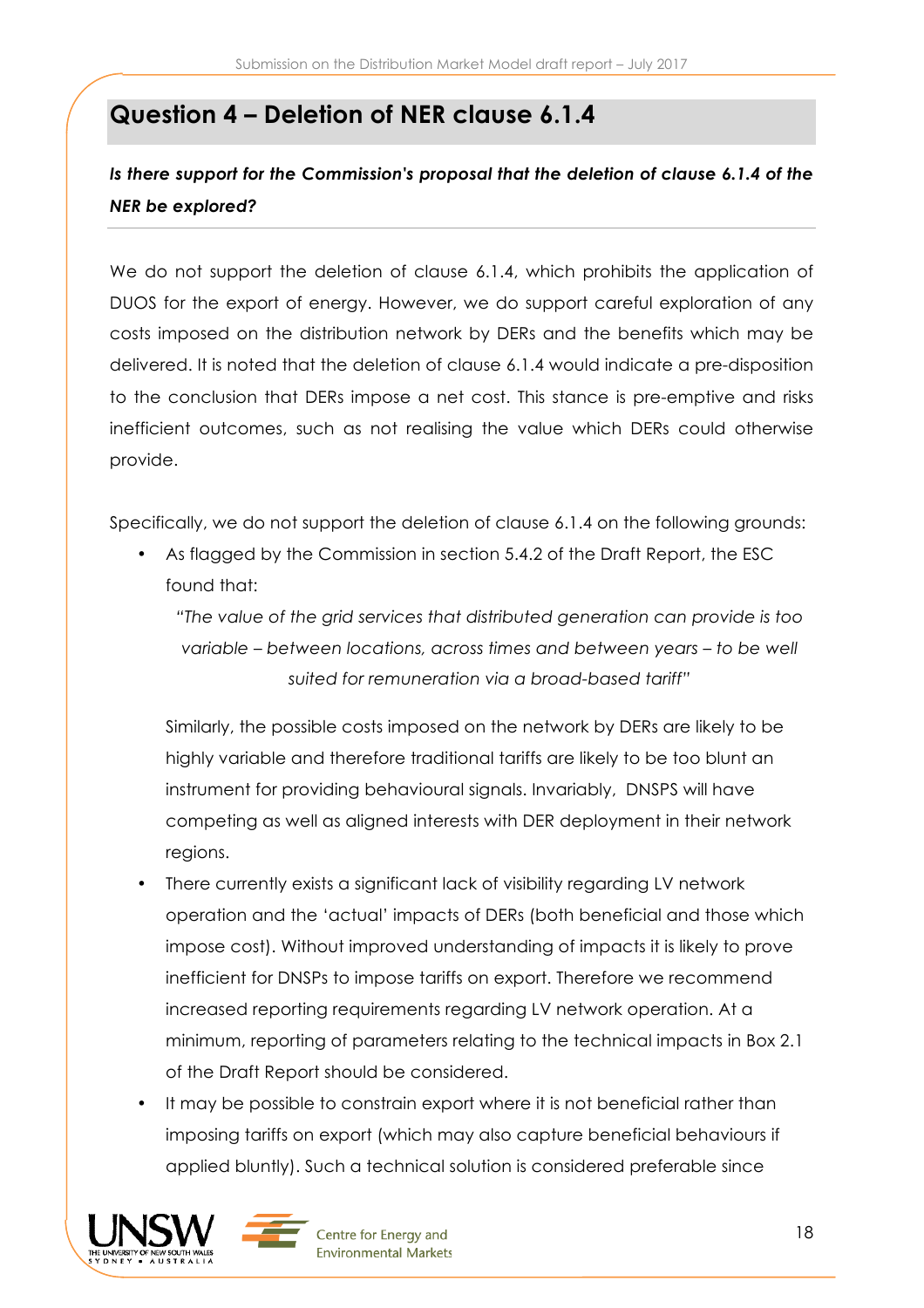negative impacts are likely to be highly dependent on local conditions, which could prove challenging to translate into clear and effective market signals. It is therefore recommended that the Commission consider 'fair' constraint methodologies, noting that previous work has been undertaken in this area.

Finally, it is important to note that the imposition of tariffs for export within the distribution network may significantly impact the commercial case for DERs which have already been installed, reducing consumer confidence. This is concerning for two key reasons; firstly the electricity system is undergoing substantial change and it is important to maintain social license throughout this transition. Secondly, reduced consumer confidence may result in reduced investment in DERs, even where benefits may exist, resulting in a lost opportunity for both the individual consumer and consumers as a whole.



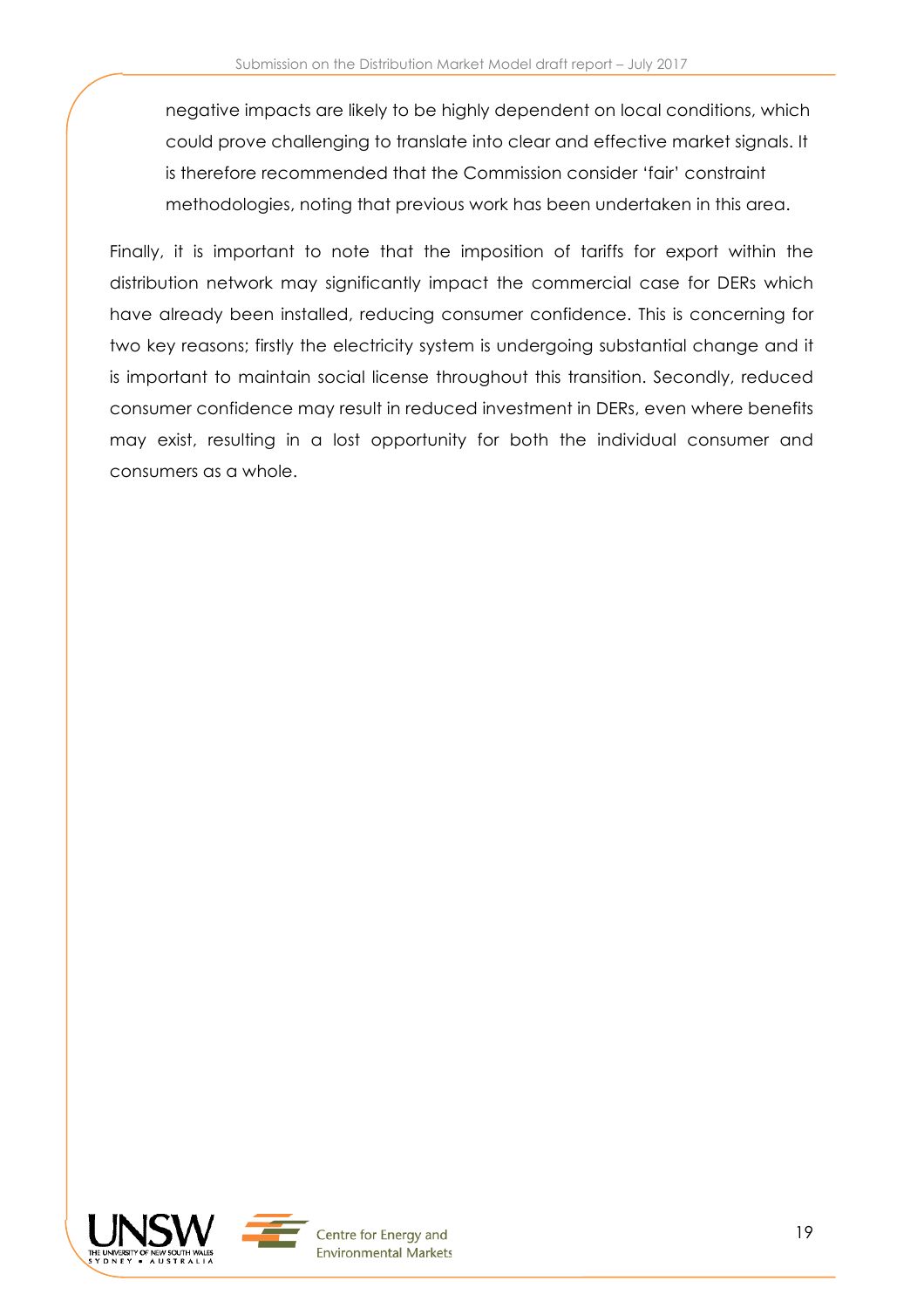# **Question 5 – Australian Standards**

*Are there any other aspects of the development of Australian standards that are relevant and should be considered?*

The Commission has flagged *AS 4777.2: 2015 Grid connection of energy systems via inverters* as a key standard for consideration. However, the issue of efficient market and regulatory arrangements for DER investment and operation is a far broader one than inverter connected distributed generation. As such, it is recommended that the AEMC considers the wider range of Australian Standards concerning distribution network performance and energy consumer equipment.

For example, the AEMC should be considering:

• *AS 61000.3.100-2011 Electromagnetic compatibility (EMC), Part 3.100: Limits – Steady state voltage limits in public electricity systems*

This standard is relevant because it sets out the voltage operational requirements for the LV network. Currently, voltage is measured on a 10 minute root mean square (r.m.s.) (refer to section 4.1 of the standard listed above), which may mask variability within a 10 minute interval. This is of concern because:

- The voltage conditions in the LV network may be substantially more variable than currently thought, therefore making the assessment of DER impacts on the distribution network challenging.
- Inverter connected DER settings may not align with the 10 minute r.m.s. measurement and subsequently DERs may be unfairly penalised by poor preexisting voltage conditions. For instance, voltage conditions may cause DERs to regularly disconnect from the network, particularly if inverters respond to voltage conditions on a shorter time frame than the 10 minutes r.m.s.